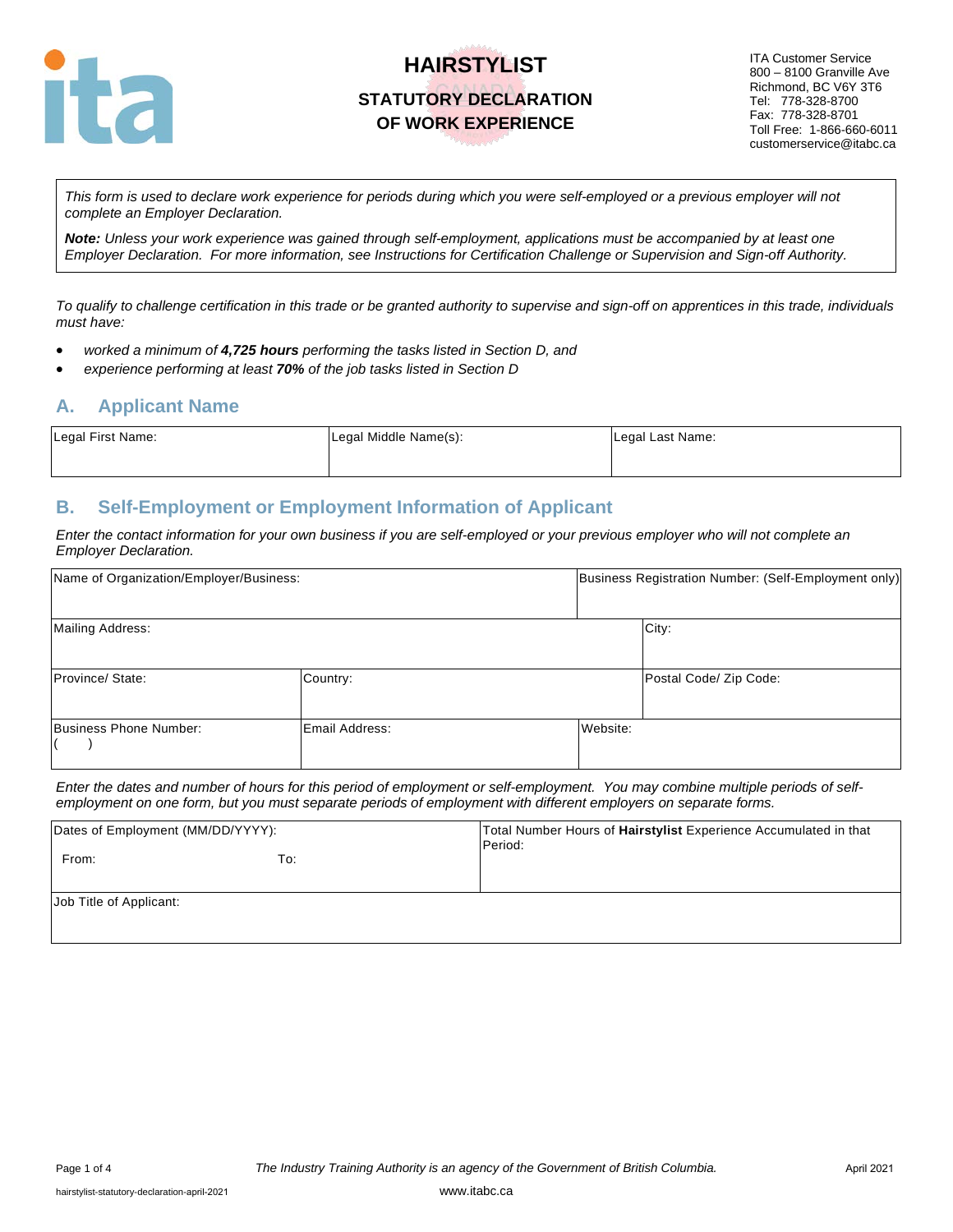

ITA Customer Service 800 – 8100 Granville Ave Richmond, BC V6Y 3T6 Tel: 778-328-8700 Fax: 778-328-8701 Toll Free: 1-866-660-6011 customerservice@itabc.ca

## **C. Reason for Statutory Declaration**

Indicate why a Statutory Declaration is required for this period of employment:

 $\Box$ 

Applicant was self-employed  $\square$  Employer will/can not complete Employer Declaration

Applicants **must** attempt to contact current or previous employers to request an Employer Declaration to be filled out and signed.

If you have been unable to obtain an Employer Declaration for any portion of your non-self-employed work experience, **indicate the steps you have taken to try to obtain it.** If sufficient evidence of steps taken is not provided, the application may not be approved.

## **D. Statutory Declaration of Job Task Performance**

By checking "Yes" or "No" in the Declaration Response column, indicate whether you have performed the job tasks listed below during *the period indicated in Section B.* 

| Job Tasks (16)                                                                                                                                                         | <b>Declaration</b><br><b>Response</b> |                   |
|------------------------------------------------------------------------------------------------------------------------------------------------------------------------|---------------------------------------|-------------------|
| PERFORM SAFETY-RELATED AND HYGIENIC FUNCTIONS<br>Disinfect Tools and Equipment; Sanitize Towels, Capes and Smocks; Maintain a Safe and Hygienic<br>Environment.        | Yes:<br>No:                           | $\mathbf{L}$<br>П |
| USE AND MAINTENANCE OF TOOLS AND EQUIPMENT                                                                                                                             | Yes:                                  | $\Box$            |
| Use and Maintain Manual Tools; Use and Maintain Electric Tools; Use and Maintain Major Equipment.                                                                      | No:                                   | П                 |
| <b>CLIENT SERVICE</b>                                                                                                                                                  | Yes:                                  | □                 |
| Consult with Clients; Plan Client Services; Drape Client; Use documentation.                                                                                           | No:                                   | $\Box$            |
| USE COMMUNICATION AND MENTORING TECHNIQUES                                                                                                                             | Yes:                                  | П                 |
| Use Communication Techniques; Use Mentoring Techniques.                                                                                                                | No:                                   | П                 |
| ANALYZE AND RESPOND TO HAIR AND SCALP CONDITIONS                                                                                                                       | Yes:                                  | $\Box$            |
| Analyze Hair and Scalp; Respond to Unfavorable Hair and Scalp Conditions.                                                                                              | No:                                   | П                 |
| <b>SHAMPOO AND CONDITION HAIR AND SCALP</b><br>Prepare Hair for Shampoo; Manipulate Hair and Scalp Using Shampoo and Conditioner; Perform Hair and<br>Scalp Treatment. | Yes:<br>No:                           | $\Box$<br>П       |
| CUT DIVERSE TEXTURES OF HAIR USING CUTTING TOOLS<br>Cut Hair Using Elevation; Cut Hair Without Elevation; Customize Haircuts.                                          | Yes:<br>No:                           | П                 |

*Enter the applicant name (repeat on every page of this form)*

Legal First Name: Legal Middle Name(s): Legal Last Name:

Page 2 of 4 **The Industry Training Authority is an agency of the Government of British Columbia.** April 2021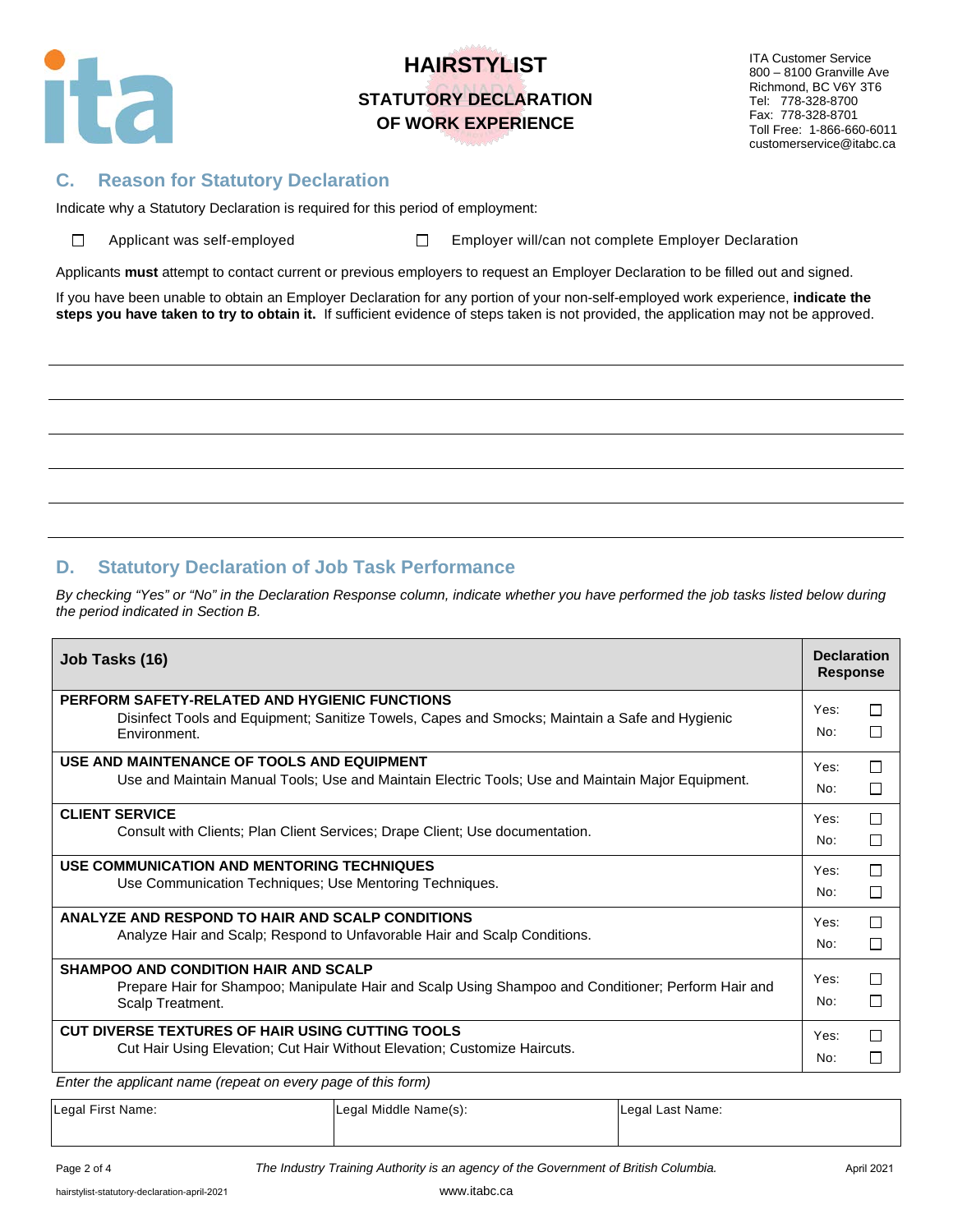

ITA Customer Service 800 – 8100 Granville Ave Richmond, BC V6Y 3T6 Tel: 778-328-8700 Fax: 778-328-8701 Toll Free: 1-866-660-6011 customerservice@itabc.ca

| Job Tasks (16)                                                                                                                                | <b>Declaration</b><br><b>Response</b> |        |
|-----------------------------------------------------------------------------------------------------------------------------------------------|---------------------------------------|--------|
| <b>CUT FACIAL AND NAPE HAIR</b>                                                                                                               | Yes:                                  | П      |
| Trim and Remove Nape Hair; Trim and Remove Facial Hair.                                                                                       | No:                                   | П      |
| <b>STYLE WET HAIR</b>                                                                                                                         | Yes:                                  | П      |
| Prepare and Style Wet Hair; Set Wet Hair.                                                                                                     | No:                                   | $\Box$ |
| <b>STYLE DRY HAIR</b>                                                                                                                         | Yes:                                  | П      |
| Prepare and Style Dry Hair; Style Updos and Finish Hair.                                                                                      | No:                                   | □      |
| PERFORM CHEMICAL TEXTURE SERVICES ON HAIR                                                                                                     | Yes:                                  | П      |
| Chemically Wave Hair; Chemically Relax and Smooth Hair.                                                                                       | No:                                   | □      |
| <b>COLOUR HAIR</b>                                                                                                                            | Yes:                                  | П      |
| Colour Virgin Hair and Regrowth; Colour Hair Using Colour Placement and Techniques.                                                           | No:                                   | □      |
| <b>LIGHTEN HAIR</b><br>Lighten Virgin Hair and Regrowth; Lighten Hair Using Customized Placement and Techniques; Tone Pre-<br>Lightened Hair. | Yes:<br>No:                           | П<br>П |
| PERFORM COLOUR CORRECTION                                                                                                                     | Yes:                                  | П      |
| Explain and Apply Colour Correction                                                                                                           | No:                                   | □      |
| <b>PERFORM SERVICES FOR HAIR EXTENSIONS, WIGS AND HAIRPIECES</b>                                                                              | Yes:                                  | $\Box$ |
| Select Hair Extensions, Wigs and Hairpieces; Customize Hair Extensions, Wigs and Hairpieces.                                                  | No:                                   | П      |
| <b>PRACTICE BUSINESS FUNDAMENTALS</b>                                                                                                         | Yes:                                  | П      |
| Perform Front-End Responsibilities; Control Inventory and Merchandise; Explore Business Essentials.                                           | No:                                   | П      |

## **E. Applicant Signature**

I certify that the information I have provided is accurate. (Note: Collection and protection of personal information on this form is in accordance with the provisions of the Freedom of Information and Protection of Privacy Act.)

| Applicant Name (please print): | Applicant Signature: | Date: (MM/DD/YYYY) |
|--------------------------------|----------------------|--------------------|
|                                |                      |                    |

#### *Enter the applicant name (repeat on every page of this form)*

| Legal First Name: | Legal Middle Name(s): | Legal Last Name: |
|-------------------|-----------------------|------------------|
|                   |                       |                  |

Page 3 of 4 **The Industry Training Authority is an agency of the Government of British Columbia.** April 2021